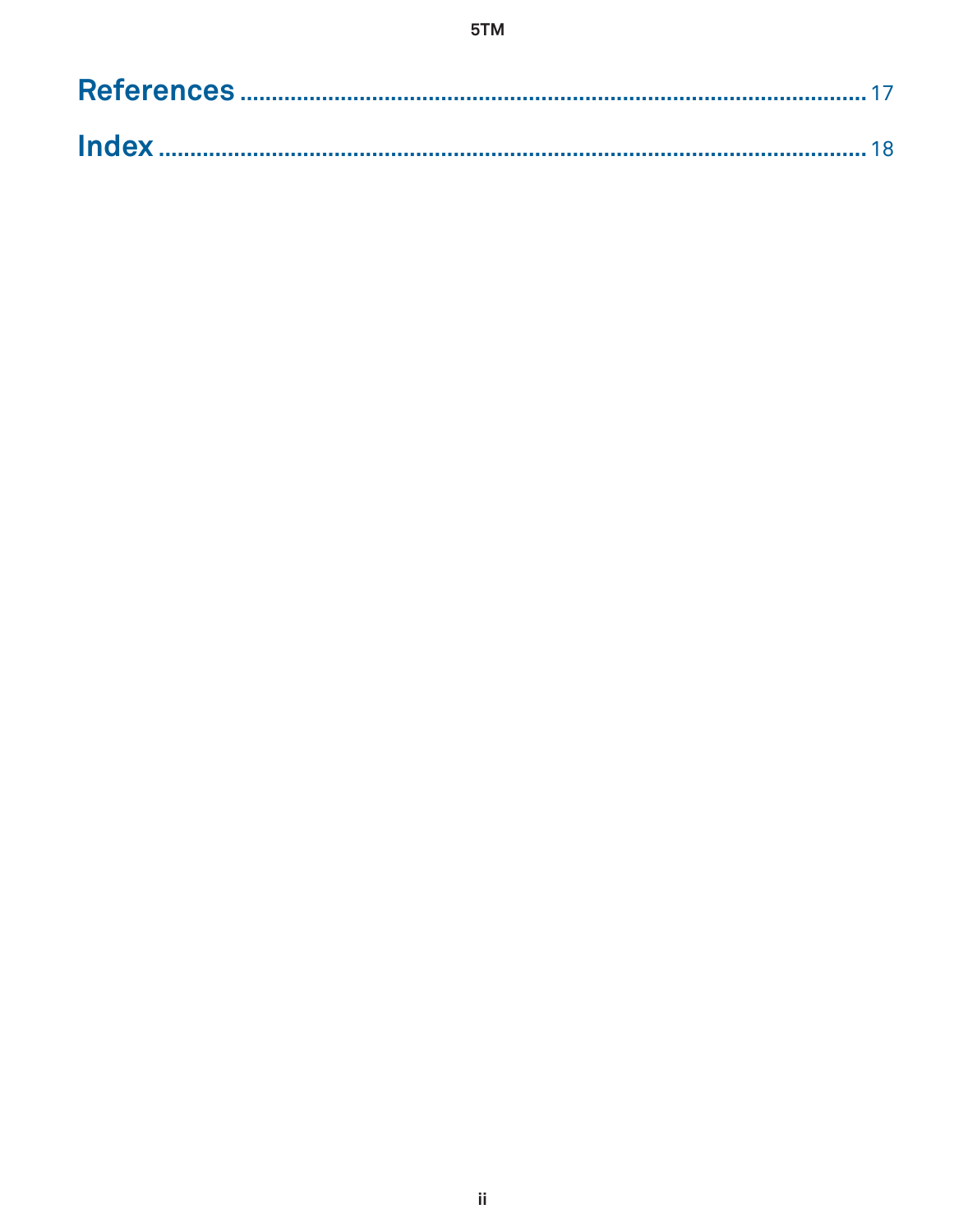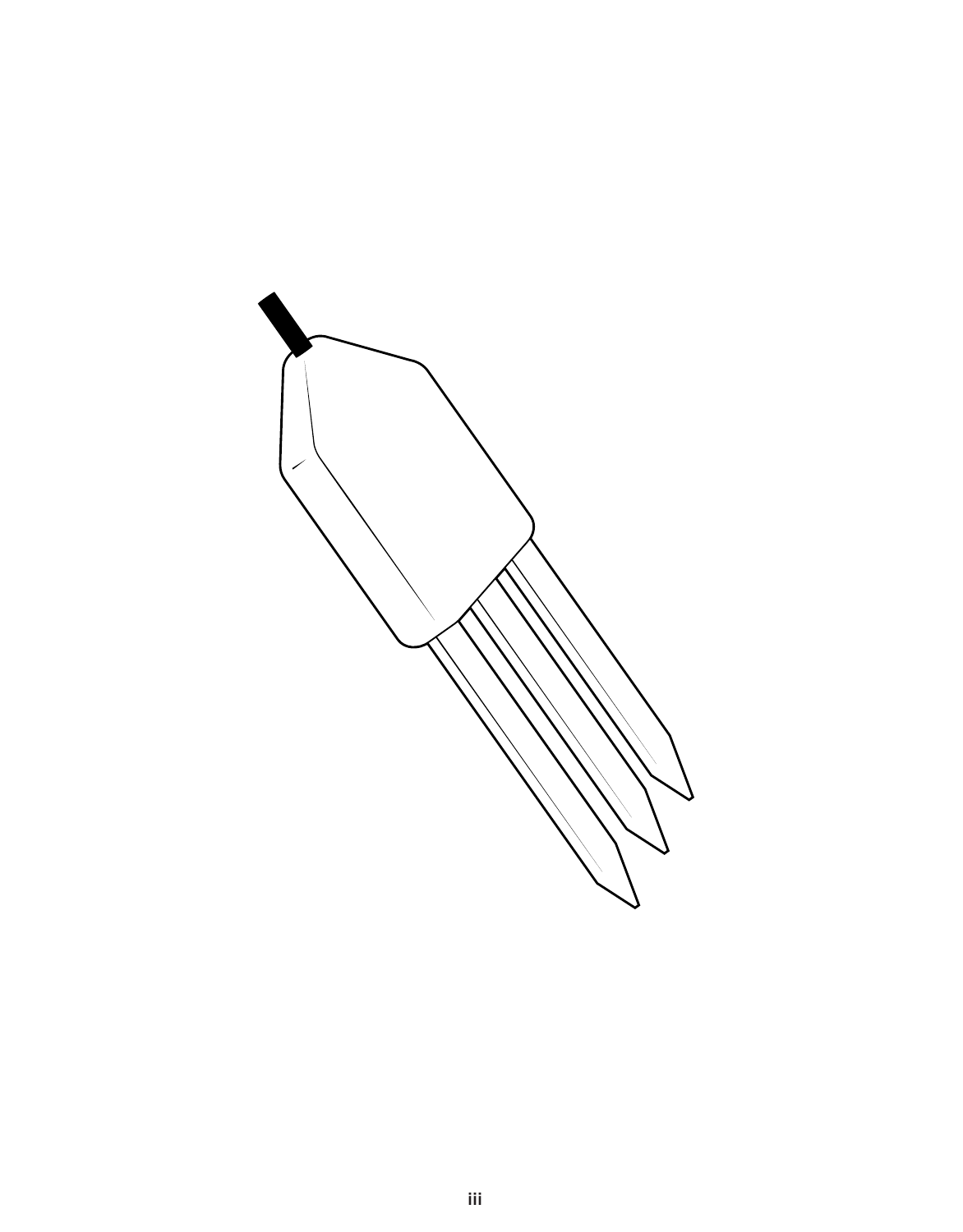# <span id="page-3-0"></span>**1. INTRODUCTION**

Thank you for choosing the ECH<sub>2</sub>O 5TM Volumetric Water Content (VWC) and Temperature sensor from METER Group.

This manual guides the customer through the sensor features and describes how to use the sensor successfully. METER hopes the contents of this manual are useful in understanding the instrument and maximizing its benefit.

Prior to use, verify the 5TM arrived in good condition.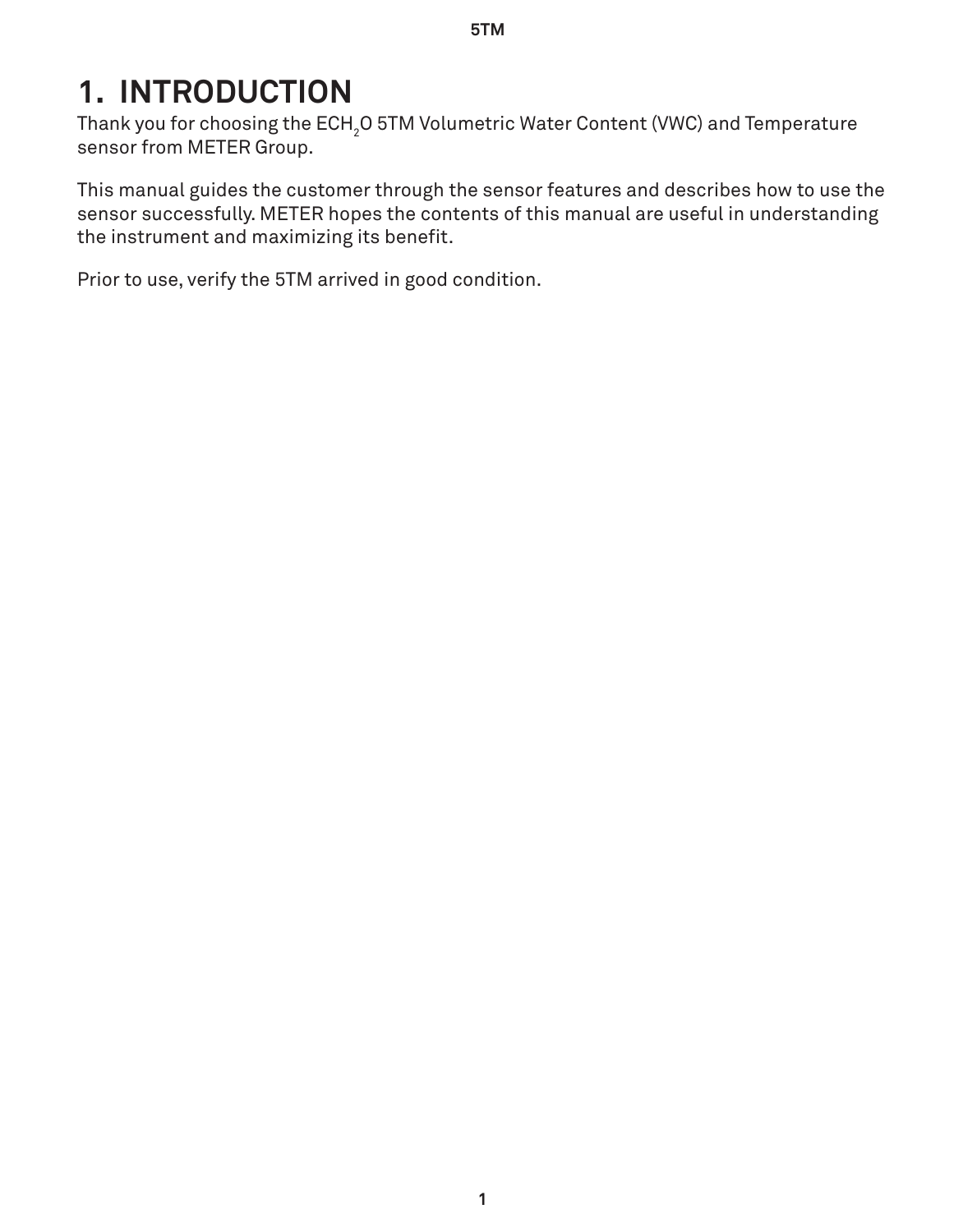# <span id="page-4-0"></span>**2. OPERATION**

Please read all instructions before operating the 5TM to ensure it performs to its full potential.

## **A** PRECAUTIONS

METER sensors are built to the highest standards, but misuse, improper protection, or improper installation may damage the sensor and possibly void the manufacturer's warranty. Before integrating 5TM into a system, make sure to follow the recommended installation instructions and have the proper protections in place to safeguard sensors from damage.

# **2.1 INSTALLATION**

When selecting a site for installation, remember that the soil adjacent to the sensor surface has the strongest influence on the sensor reading and that the sensor measures the VWC of the soil. Therefore, any air gaps or excessive soil compaction around the sensor and in between the sensor prongs can profoundly influence the readings.

- If installing sensors in a lightning-prone area with a grounded data logger, please read Lightning surge and grounding practices.
- Test the sensors with the data logging device and software before going to the field.

Do not install the sensor adjacent to large metal objects such as metal poles or stakes. This can attenuate the sensor's electromagnetic field and adversely affect readings. In addition, the 5TM sensor should not be installed within 5 cm of the soil surface, or the sensing volume of the electromagnetic field can extend out of the soil and reduce accuracy.

Because the 5TM has gaps between its prongs, it is also important to consider the particle size of the medium. It is possible to get sticks, bark, roots or other material stuck between the sensor prongs, which will adversely affect readings. Finally, be careful when inserting the sensors into dense soil, as the prongs can break if excessive sideways force is used when pushing them in.

When installing the 5TM, it is imperative to maximize contact between the sensor and soil. The sensor needs to be completely covered by soil ([Figure 1\)](#page-5-0).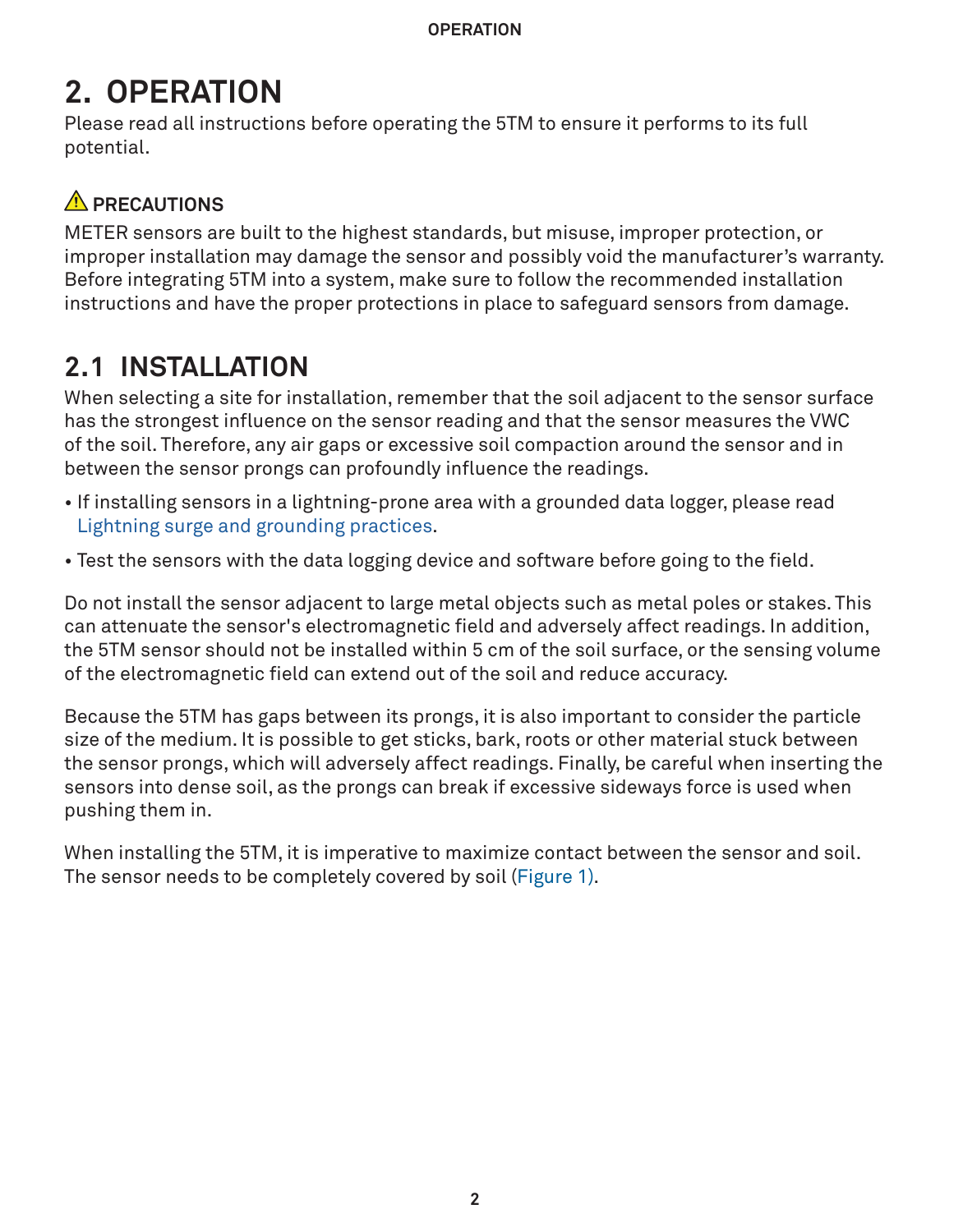<span id="page-5-1"></span><span id="page-5-0"></span>

**Figure 1 Example of 5TM proper installation** 

For most accurate results, the sensor should be inserted into undisturbed soil. There are two basic methods to accomplish a high-quality installation.

With either of these methods, the sensor may still be difficult to insert into extremely compact or dry soil.

**NOTE: Never pound the sensor into the soil! If there is difficulty inserting the sensor, loosen or wet the soil. This will result in inaccurate VWC measurements until the water added during installing redistributes into the surrounding soil**

### **METHOD 1. HORIZONTAL INSTALLATION**

- 1. Excavate a hole or trench a few centimeters deeper than the depth at which the sensor is to be installed.
- 2. At the installation depth, shave off some soil from the vertical soil face exposing undisturbed soil.
- 3. Insert the sensor into the undisturbed soil face until the entire sensor is inserted. The tip of each prong has been sharpened to make it easier to push the sensor into the soil. Be careful with the sharp tips!
- 4. Backfill the trench taking care to pack the soil back to natural bulk density around the sensor body of the 5TM.

### **METHOD 2. VERTICAL INSTALLATION**

- 1. Auger a 3-in hole to the depth at which the sensor is to be installed.
- 2. Insert the sensor into the undisturbed soil at the bottom of the auger hole using a hand or any other implement that will guide the sensor into the soil at the bottom of the hole. Many people have used a simple piece of PVC pipe with a notch cut in the end for the sensor to sit in, with the sensor cable routed inside the pipe.
- 3. After inserting the sensor, remove the installation device and backfill the hole taking care to pack the soil back to natural bulk density while not damaging the black overmolding of the sensor and the sensor cable in the process.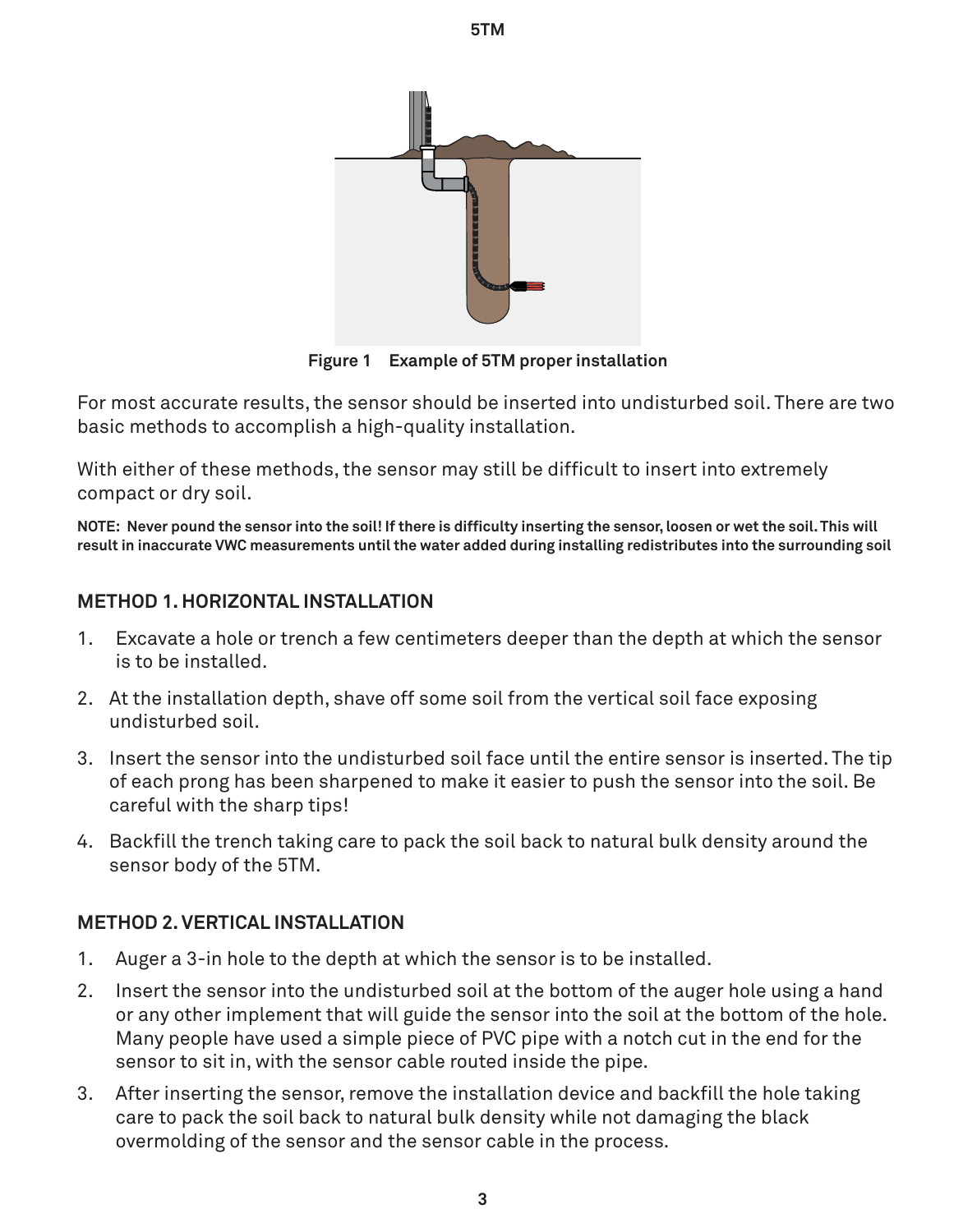#### **Operation**

<span id="page-6-0"></span>View a visual demonstration on proper installation of the sensor in [How to install soil](https://www.metergroup.com/environment/articles/video-install-soil-moisture-sensors/)  [moisture sensors.](https://www.metergroup.com/environment/articles/video-install-soil-moisture-sensors/)

The sensor can be oriented in any direction. However, orienting the flat side perpendicular to the surface of the soil will minimize effects on downward water movement. The sensor measures the average VWC along its length, so a vertical installation will integrate VWC over a 10-cm depth while a horizontal orientation will measure VWC at a more discrete depth.

This problem occurs regardless of which logging system is being used if the ground wires are connected at all times. If sensors must be close together (e.g., column experiments), consider a multiplexing option that would isolate the ground wires.

If installing sensors vertically at short depth intervals, do not bury them directly over the top of each other. Although at times the vertical distance may be less than 20 cm, the sensors can be staggered horizontally so they are not directly above each other, thus meeting the distance requirement.

### **2.2 REMOVING THE SENSOR**

When removing the sensor from the soil, do not pull it out of the soil by the cable! Doing so may break internal connections and make the sensor unusable.

# **2.3 CONNECTING**

The 5TM works seamlessly with METER data loggers. The 5TM can also be used with other data loggers, such as those from Campbell Scientific, Inc. For extensive directions on how to integrate the sensors into third-party loggers, refer to the [5TM Integrator Guide](http://www.metergroup.com/5tm-support).

5TM sensors require an excitation voltage in the range of 3.0 to 15 .0 VDC. 5TM can be integrated using DDI serial or SDI-12 protocol. See the [5TM Integrator Guide](http://www.metergroup.com/5tm-support) for details on interfacing with data acquisition systems.

The 5TM sensors come with a 3.5-mm stereo plug connector ([Figure 2\)](#page-6-1) to facilitate easy connection with METER loggers. 5TM sensors may be ordered with stripped and tinned wires to facilitate connecting to some third-party loggers ([Section 2.3.2](#page-7-1)).



<span id="page-6-1"></span>**Figure 2 Stereo plug connector**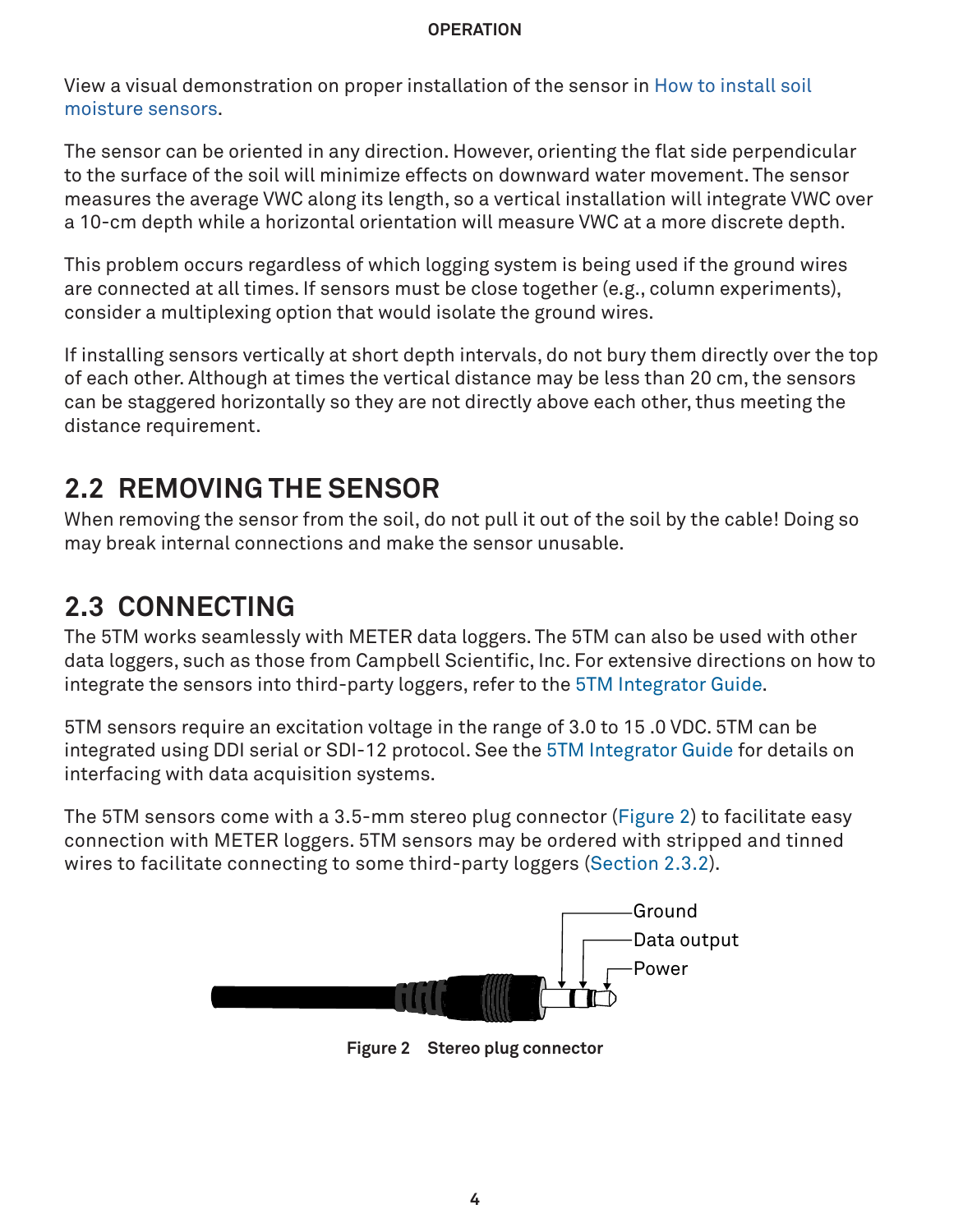<span id="page-7-0"></span>The 5TM sensor comes standard with a 5-m cable. It may be purchased with custom cable lengths for an additional fee (on a per-meter basis). METER has successfully tested digital communication on cable lengths up to 1,000 m (3,200 ft). This option eliminates the need for splicing the cable (a possible failure point). However, the maximum recommended length is 75 m.

### **2.3.1 CONNECT TO METER DATA LOGGER**

The 5TM sensor works most efficiently with METER ZENTRA series data loggers. Check the [METER download webpage](https://www.metergroup.com/environment/downloads/) for the most recent data logger firmware. Logger configuration may be done using either ZENTRA Utility (desktop and mobile application) or ZENTRA Cloud (web-based application for cell-enabled ZENTRA data loggers).

- 1. Plug the stereo plug connector into one of the sensor ports on the logger.
- 2. Use the appropriate software application to configure the chosen logger port for the 5TM. METER data loggers will automatically recognize 5TM sensors.
- 3. Set the measurement interval.

METER data loggers measure the 5TM every minute and return the minute-average data across the chosen measurement interval.

5TM data can be downloaded from METER data loggers using either ZENTRA Utility or ZENTRA Cloud. Refer to the logger user manual for more information about these programs.

### <span id="page-7-1"></span>**2.3.2 CONNECT TO NON-METER DATA LOGGER**

The 5TM sensor can be used with non-METER (third-party) data loggers. Refer to the thirdparty logger manual for details on logger communications, power supply, and ground ports. The [5TM Integrator Guide](http://www.metergroup.com/5tm-support) also provides detailed instructions on connecting sensors to non-METER loggers.

5TM sensors can be ordered with stripped and tinned (pigtail) wires for use with screw terminals. Refer to the third-party logger manual for details on wiring.

Connect the 5TM wires to the data logger as illustrated in [Figure 3](#page-7-2) and [Figure 4,](#page-8-0) with the power supply wire (brown) connected to the excitation, the digital out wire (orange) to a digital input, and the bare ground wire to ground.



<span id="page-7-2"></span>**Figure 3 Pigtail wiring**

**NOTE: Some 5TM sensors may have the older Decagon wiring scheme where the power supply is white, the digital out is red, and the bare wire is ground.**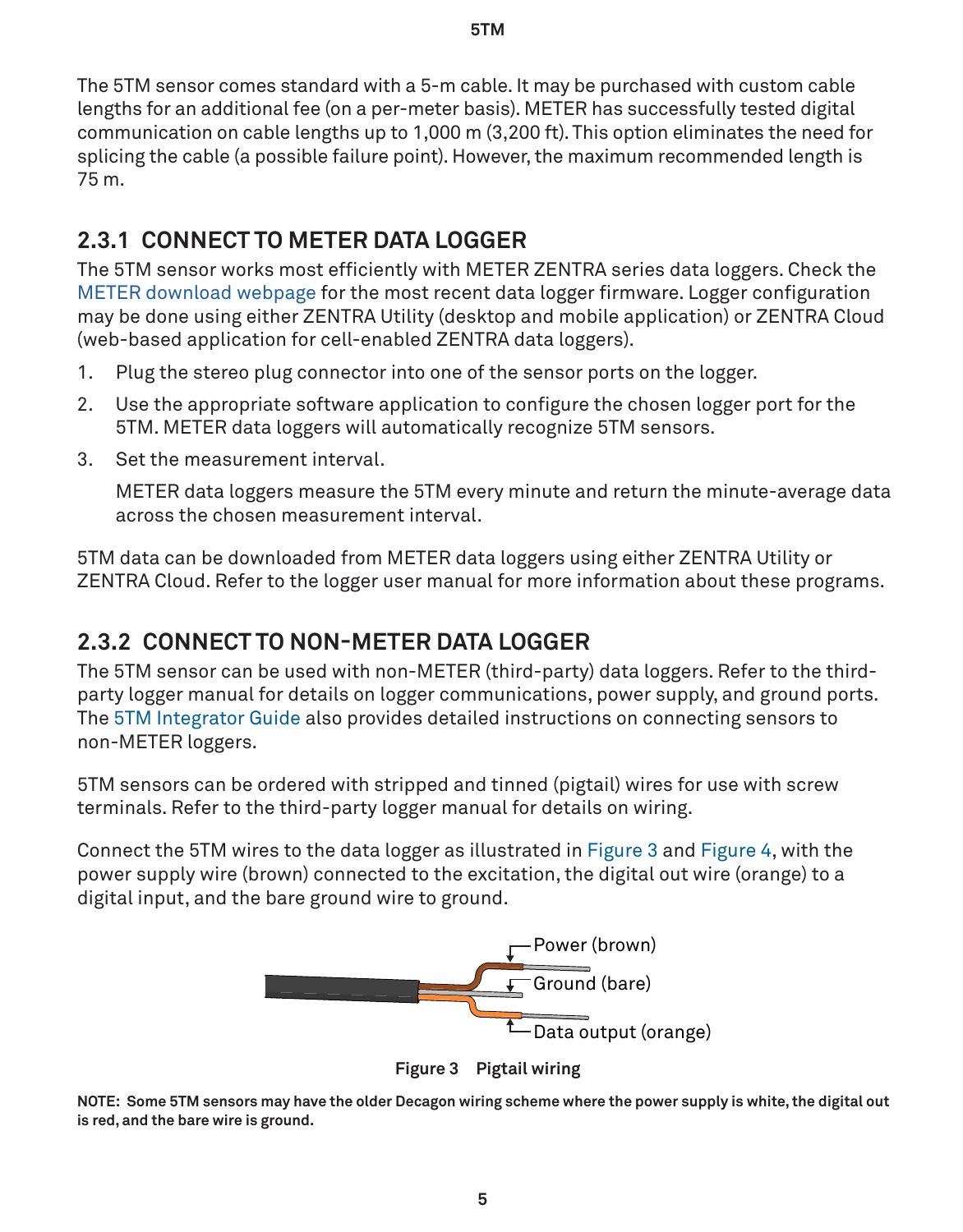#### **Operation**

<span id="page-8-1"></span>

<span id="page-8-0"></span>**Figure 4 Wiring diagram**

**NOTE: The acceptable range of excitation voltages is from 3 to 15 VDC. To read 5TM sensors with Campbell Scientific data loggers, power the sensor from a switched 12-V port or a 12-V port if using a multiplexer.**

If the 5TM cable has a standard stereo plug connector and needs to be connected to a non-METER data logger, use one of the following two options.

#### **Option 1**

- 1. Clip off the stereo plug connector on the sensor cable.
- 2. Strip and tin the wires.
- 3. Wire it directly into the data logger.

This option has the advantage of creating a direct connection and minimizes the chance of the sensor becoming unplugged. However, it then cannot be easily used in the future with a METER readout unit or data logger.

#### **Option 2**

Obtain an adapter cable from METER.

The adapter cable has a connector for the stereo plug connector on one end and three wires (or pigtail adapter) for connection to a data logger on the other end. The stripped and tinned adapter cable wires have the same termination as in [Figure 4](#page-8-0): the brown wire is excitation, the orange is output, and the bare wire is ground.

**NOTE: Secure the stereo plug connector to the pigtail adapter connections to ensure the sensor does not become disconnected during use.**

Because 5TM sensors use digital communication, they require special considerations when connecting to an SDI-12 data logger. Read [SDI-12 example programs](https://www.metergroup.com/environment/articles/sdi-12-example-programs/) to view sample Campbell Scientific programs.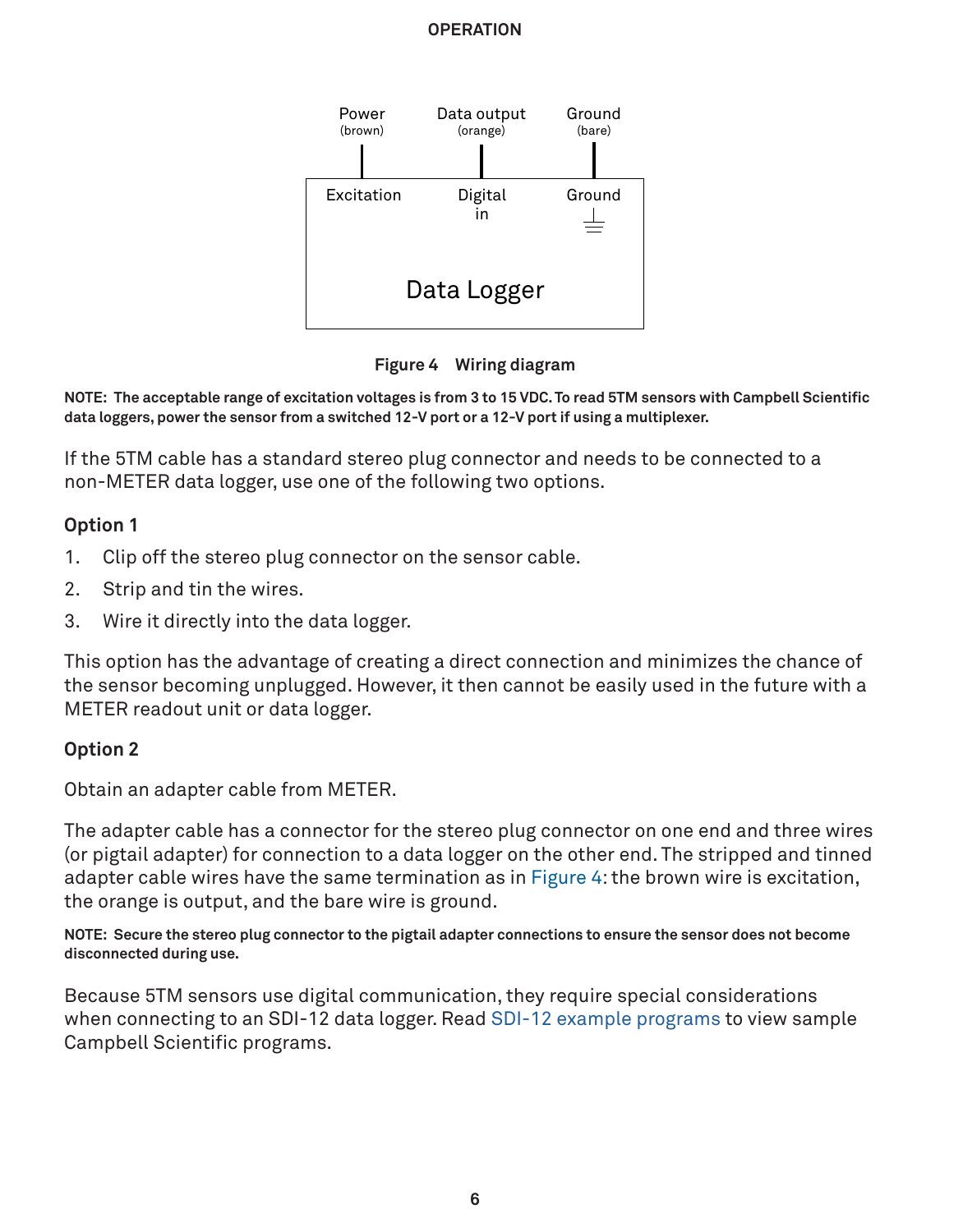# <span id="page-9-0"></span>**2.4 COMMUNICATION**

The 5TM sensor communicates using two different methods, DDI serial and SDI-12. Please see the [5TM Integrator Guide](http://www.metergroup.com/5tm-support) for detailed instructions.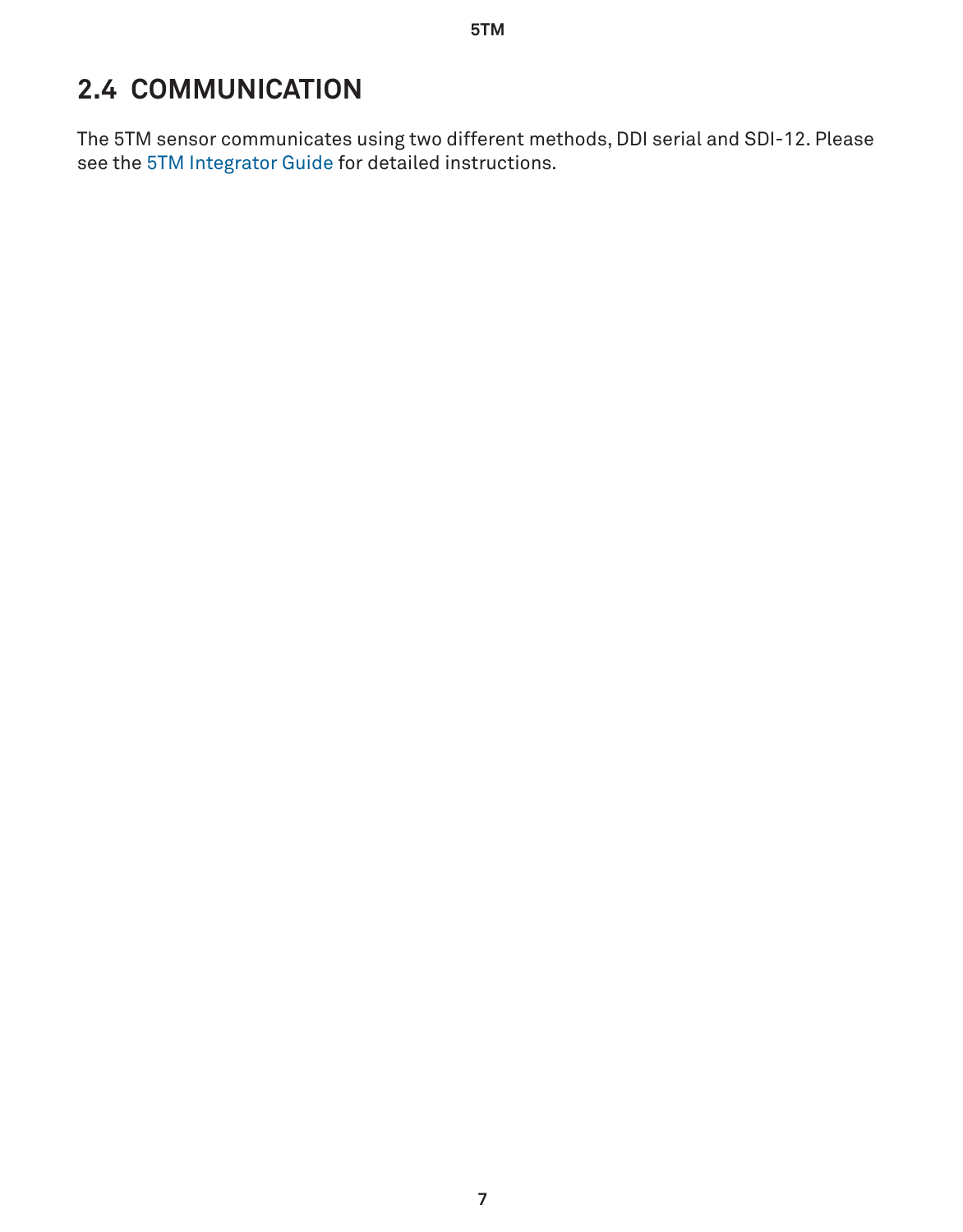# <span id="page-10-0"></span>**3. SYSTEM**

This section describes the 5TM sensor.

# **3.1 SPECIFICATIONS**

### **MEASUREMENT SPECIFICATIONS**

| <b>Volumetric Water Content (VWC)</b>            |                                                     |  |
|--------------------------------------------------|-----------------------------------------------------|--|
| Range                                            |                                                     |  |
| Mineral soil<br>calibration                      | $0.0 - 1.0$ m <sup>3</sup> /m <sup>3</sup>          |  |
| Soilless media<br>calibration                    | $0.0 - 1.0$ m <sup>3</sup> /m <sup>3</sup>          |  |
| Apparent dielectric<br>permittivity $(\epsilon)$ | 1 (air) to 80 (water)                               |  |
| Resolution                                       | 0.0008 $\rm m^3/m^3$ from 0%-50% VWC                |  |
| Accuracy                                         |                                                     |  |
| Generic calibration                              | $\pm$ 0.03 m <sup>3</sup> /m <sup>3</sup> typical   |  |
| Medium-specific<br>calibration                   | $+0.02 \text{ m}^3/\text{m}^3$                      |  |
| Apparent dielectric                              | 1–40 (soil range), $\pm$ 1 $\varepsilon$ (unitless) |  |

| permittivity $(\epsilon)$ | 40-80, 15% measurement |  |
|---------------------------|------------------------|--|
| Temperature               |                        |  |
| Range                     | $-40$ to $+60$ °C      |  |
| Resolution                | 0.1 °C                 |  |
| Accuracy                  | ±1 °C                  |  |

### **COMMUNICATION SPECIFICATIONS**

### **Output**

DDI serial or SDI-12 communication protocol

### **Data Logger Compatibility**

Data acquisition systems capable of 3.6- to 15.0-VDC power and serial or SDI-12 communication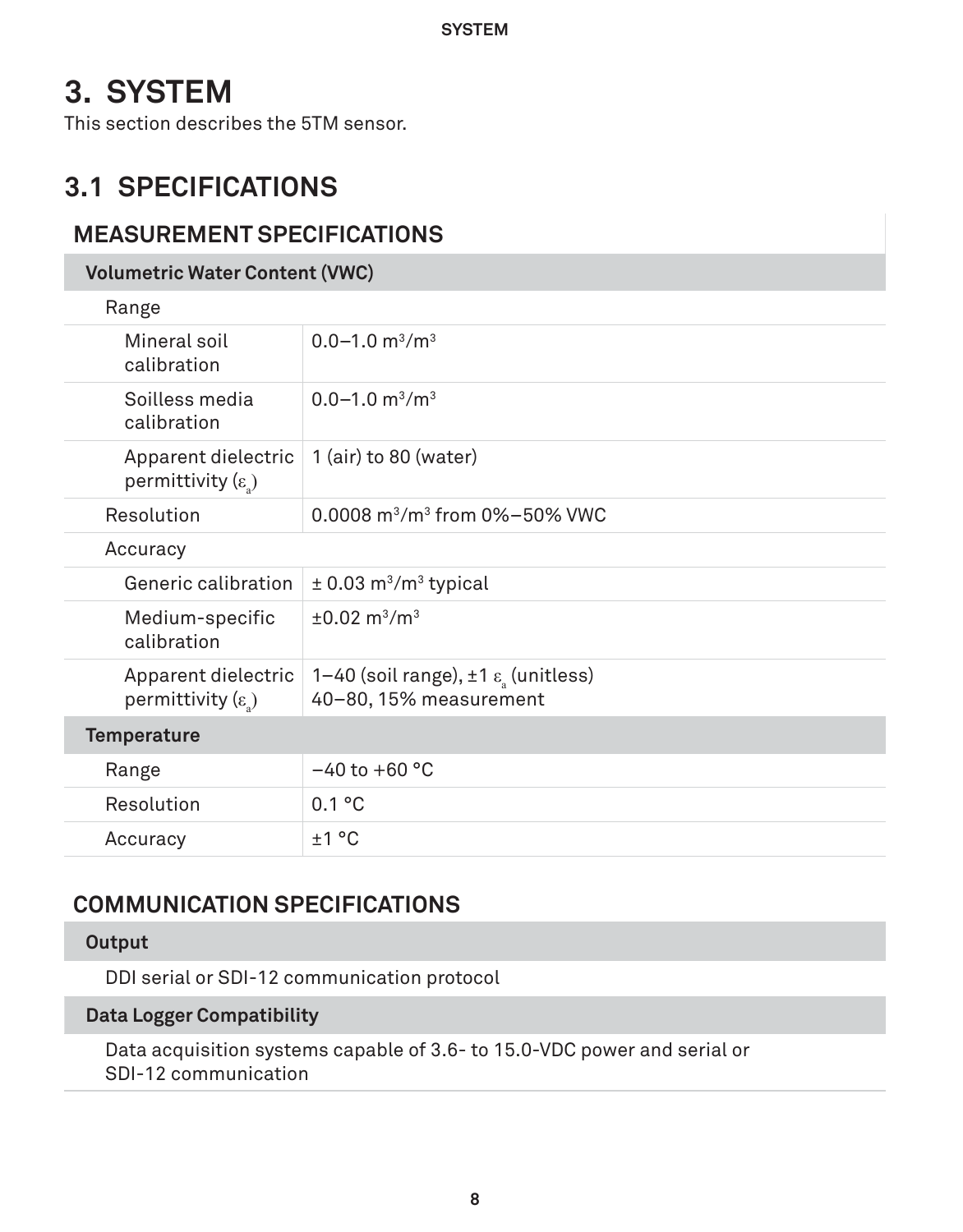### <span id="page-11-0"></span>**PHYSICAL SPECIFICATIONS**

| <b>Dimensions</b>                                                                                                      |                                    |  |
|------------------------------------------------------------------------------------------------------------------------|------------------------------------|--|
| Length                                                                                                                 | 10.9 cm (4.3 in)                   |  |
| Width                                                                                                                  | 3.4 cm (1.3 in)                    |  |
| Height                                                                                                                 | $1.0 \text{ cm } (0.4 \text{ in})$ |  |
| <b>Prong Length</b>                                                                                                    |                                    |  |
| $5.0 \text{ cm} (1.9 \text{ in})$                                                                                      |                                    |  |
| <b>Operating Temperature Range</b>                                                                                     |                                    |  |
| Minimum                                                                                                                | $-40 °C$                           |  |
| Typical                                                                                                                | NA.                                |  |
| Maximum                                                                                                                | $+60 °C$                           |  |
| NOTE: Sensors may be used at higher temperatures under certain conditions; contact Customer Support for<br>assistance. |                                    |  |
| <b>Cable Length</b>                                                                                                    |                                    |  |
| 5 m (standard)                                                                                                         |                                    |  |

75 m (maximum custom cable length)

**NOTE: Contact [Customer Support](#page-17-1) if a nonstandard cable length is needed.**

### **Connector Types**

3.5-mm stereo plug connector or stripped and tinned wires

### **ELECTRICAL AND TIMING CHARACTERISTICS**

| <b>Supply Voltage (VCC to GND)</b> |          |  |
|------------------------------------|----------|--|
| Minimum                            | 3.6 VDC  |  |
| Typical                            | NA.      |  |
| Maximum                            | 15.0 VDC |  |
| Digital Input Voltage (logic high) |          |  |
|                                    |          |  |
| Minimum                            | 2.8 V    |  |
| Typical                            | 3.0V     |  |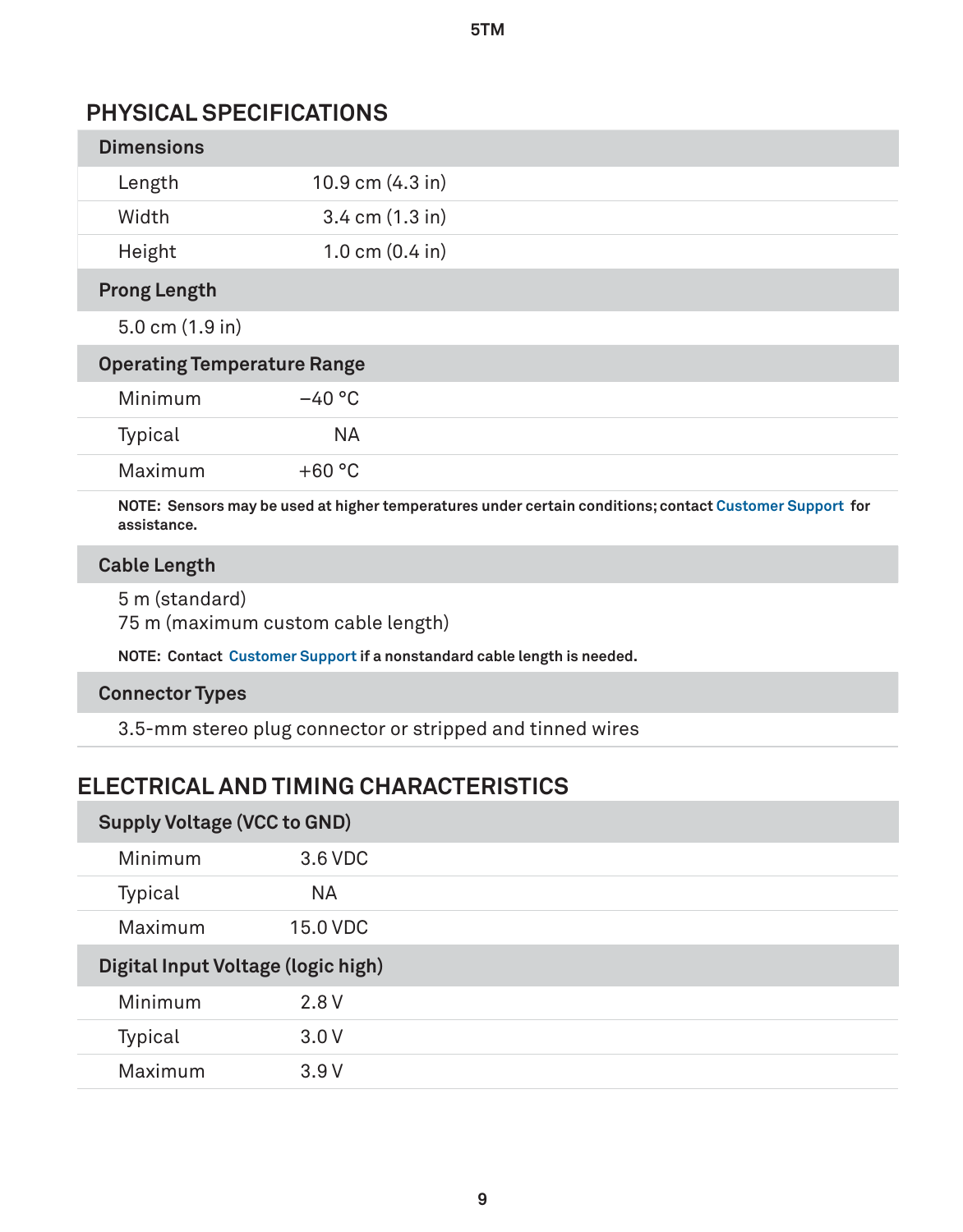<span id="page-12-0"></span>

| Digital Input Voltage (logic low)   |                                           |  |
|-------------------------------------|-------------------------------------------|--|
| Minimum                             | $-0.3V$                                   |  |
| Typical                             | 0.0V                                      |  |
| Maximum                             | 0.8V                                      |  |
| <b>Power Line Slew Rate</b>         |                                           |  |
| Minimum                             | 1.0 V/ms                                  |  |
| Typical                             | <b>NA</b>                                 |  |
| Maximum                             | <b>NA</b>                                 |  |
|                                     | <b>Current Drain (during measurement)</b> |  |
| Minimum                             | 0.5 <sub>mA</sub>                         |  |
| Typical                             | 3.0 <sub>m</sub> A                        |  |
| Maximum                             | 10.0 <sub>m</sub> A                       |  |
| <b>Current Drain (while asleep)</b> |                                           |  |
| Minimum                             | <b>NA</b>                                 |  |
| Typical                             | $0.03 \text{ mA}$                         |  |
| Maximum                             | <b>NA</b>                                 |  |
| <b>Power-Up Time (DDI serial)</b>   |                                           |  |
| Minimum                             | <b>NA</b>                                 |  |
| Typical                             | <b>NA</b>                                 |  |
| Maximum                             | $100 \text{ ms}$                          |  |
| Power-Up Time (SDI-12)              |                                           |  |
| Minimum                             | $100 \text{ ms}$                          |  |
| Typical                             | $150 \text{ ms}$                          |  |
| Maximum                             | $200 \text{ ms}$                          |  |
| <b>Measurement Duration</b>         |                                           |  |
| Minimum                             | <b>NA</b>                                 |  |
| Typical                             | $150 \text{ ms}$                          |  |
| Maximum                             | 200 ms                                    |  |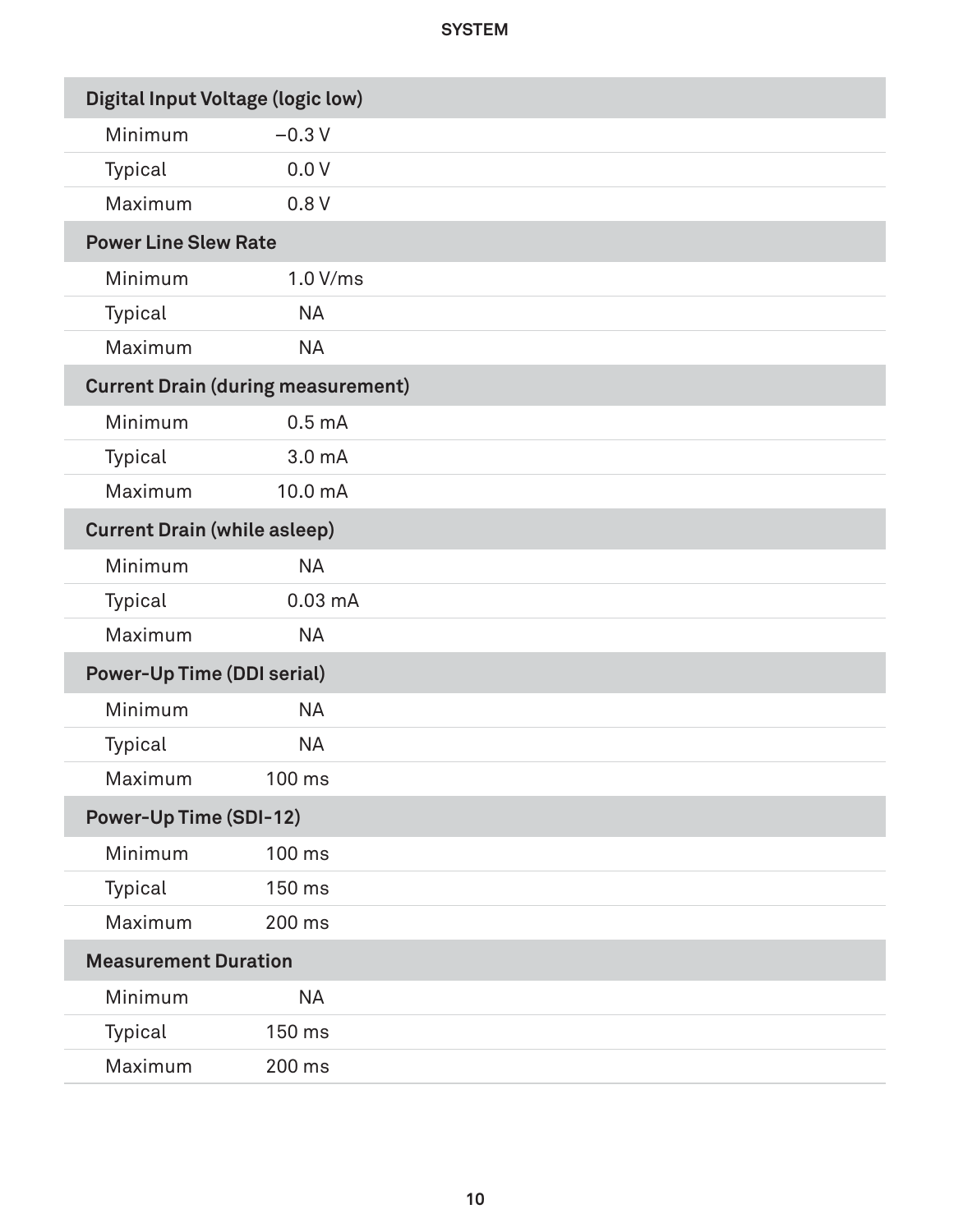### <span id="page-13-0"></span>**COMPLIANCE**

Manufactured under ISO 9001:2015

```
EM ISO/IEC 17050:2010 (CE Mark)
```
### **3.2 ABOUT 5TM**

The 5TM is designed to measure the water content and temperature of soil [\(Figure 5\)](#page-13-1). The 5TM uses an oscillator running at 70 MHz to measure the dielectric permittivity of soil to determine the water content. A thermistor in thermal contact with the sensor prongs provides the soil temperature. The polyurethane coating on the 5TM circuit board protects the components from water damage and gives the sensor a longer life span.

<span id="page-13-1"></span>

### **3.3 THEORY**

The following sections explain the theory of VWC and temperature measured by 5TM.

### **3.3.1 VOLUMETRIC WATER CONTENT**

The 5TM sensor uses an electromagnetic field to measure the dielectric permittivity of the surrounding medium. The sensor supplies a 70 MHz oscillating wave to the sensor prongs that charges according to the dielectric of the material. The stored charge is proportional to soil dielectric and soil VWC. The 5TM microprocessor measures the charge and outputs a value of dielectric permittivity from the sensor.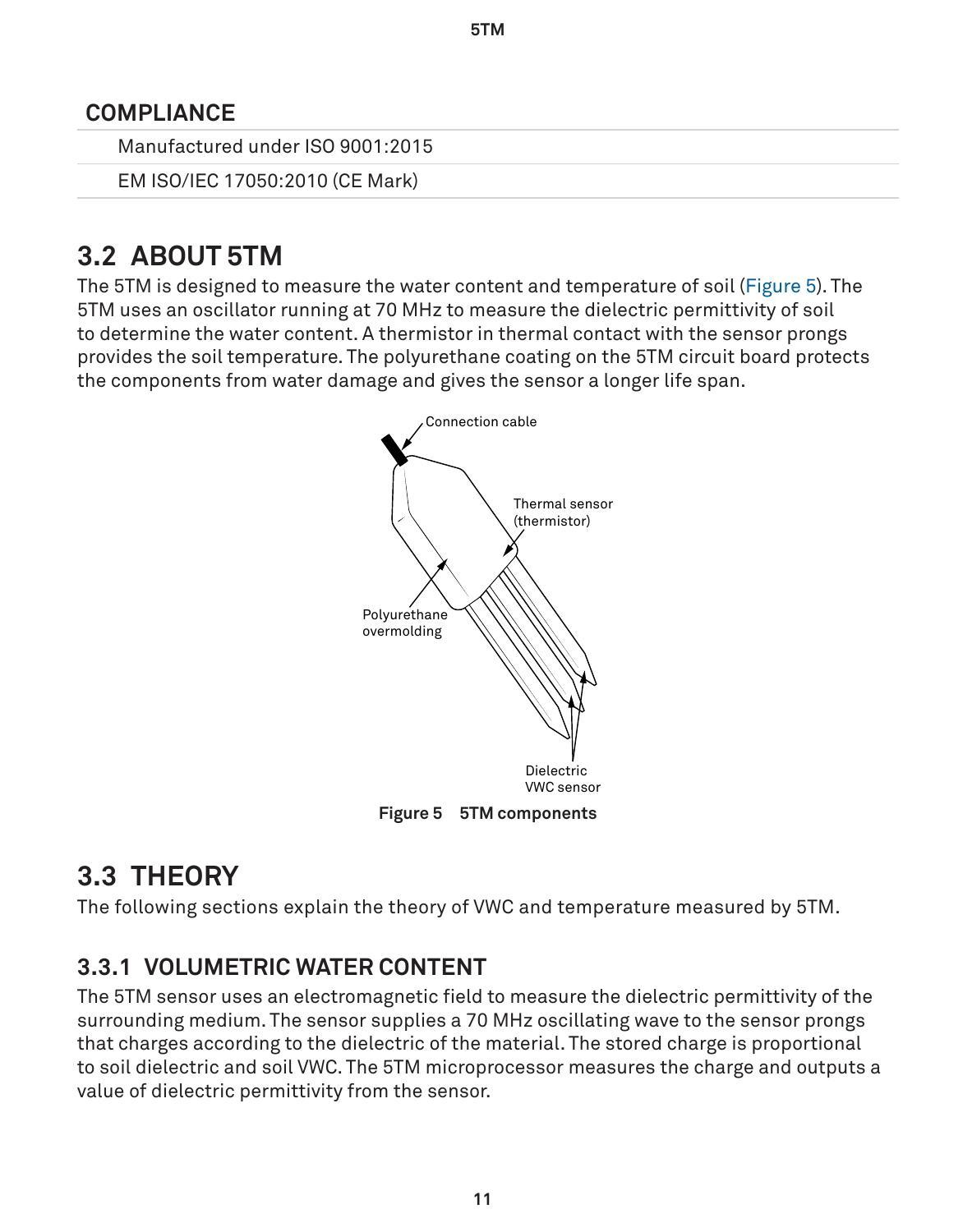### <span id="page-14-0"></span>**3.3.2 TEMPERATURE**

The 5TM uses a surface-mounted thermistor to take temperature readings. The thermistor is underneath the sensor overmold, next to one of the prongs, and it reads the temperature of the prong surface. The 5TM outputs temperature in degrees Celsius unless otherwise stated in the software preferences file.

If the black polyurethane overmold of the sensor body is in direct sunshine, the temperature measurement may read high. Do not install the sensor with the overmold in the sun.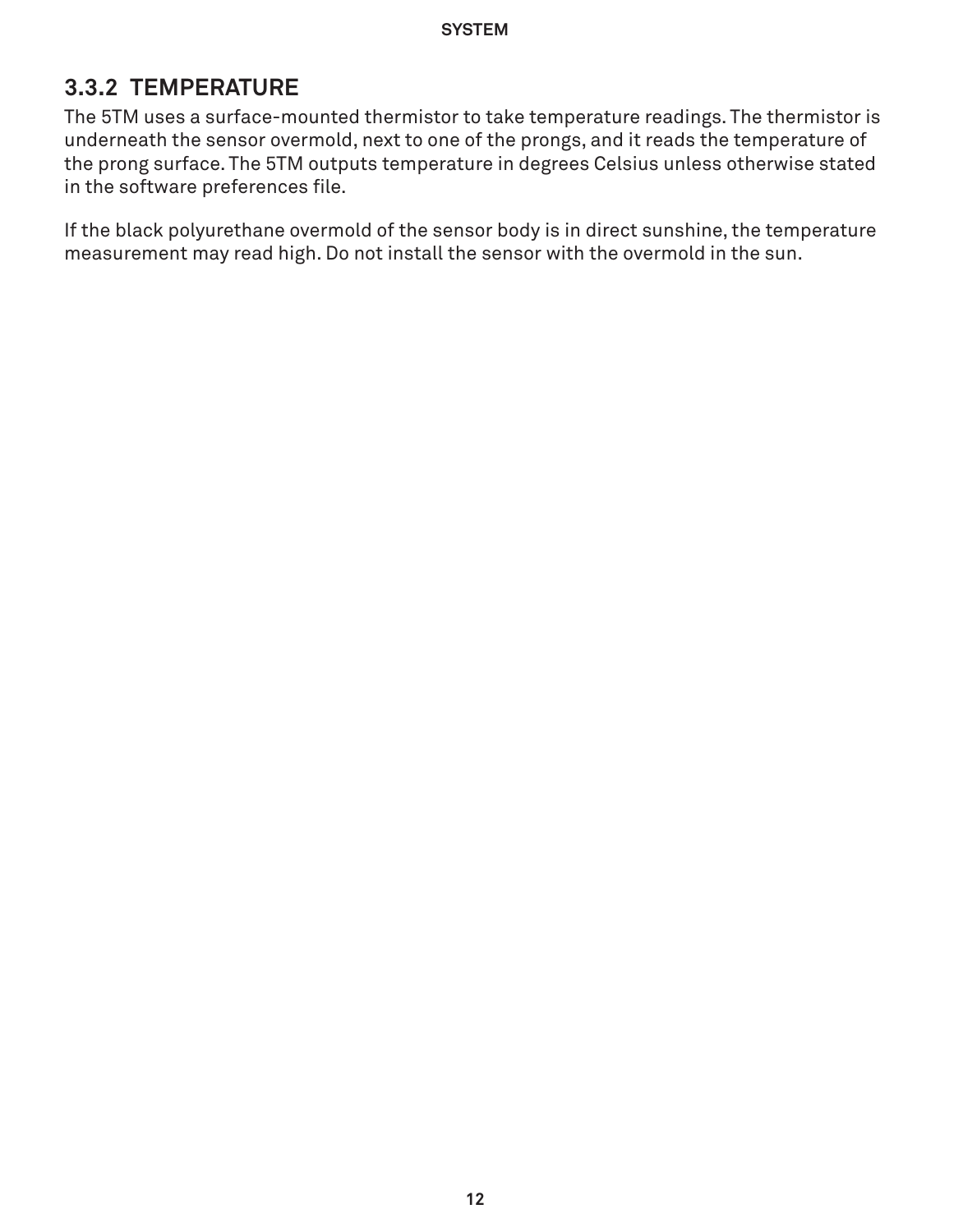# <span id="page-15-0"></span>**4. SERVICE**

This section contains calibration and recalibration information, calibration frequencies, cleaning and maintenance guidelines, troubleshooting guidelines, customer support contact information, and terms and conditions.

# <span id="page-15-2"></span>**4.1 CALIBRATION**

METER software tools automatically apply factory calibrations to the sensor output data. However, this general calibration may not be applicable for all soil types. For added accuracy METER encourages customers to perform soil-specific calibrations.

### **4.1.1 DIELECTRIC PERMITTIVITY**

METER factory calibrates each 5TM sensor to measure dielectric permittivity (*εa*) accurately in the range of 1 (air) to 80 (water). The unprocessed raw values reported by the 5TM in standard serial communication have units of 50*εa*. When used in SDI-12 communication mode, the unprocessed values have units of *εa* (for 5TM board versions R2.04 and older, units are 100*ε<sup>a</sup>* ).

### <span id="page-15-1"></span>**4.1.2 MINERAL SOIL CALIBRATION**

Numerous researchers have studied the relationship between dielectric permittivity and VWC in soil. As a result, numerous transfer equations that predict VWC from measured dielectric permittivity. Use any of these various transfer equations to convert raw dielectric permittivity data from the 5TM into VWC. If using the mineral soil calibration option in METER ProCheck reader, DataTrac 3, or ECH2O Utility, they convert raw dielectric permittivity values with the Topp equation (Topp et al. 1980).

$$
VWC = 4.3 \times 10^{-6} \varepsilon_a^3 - 5.5 \times 10^{-4} \varepsilon_a^2 + 2.92 \times 10^{-2} \varepsilon_a - 5.3 \times 10^{-2}
$$
 Equation 1

METER tests show that in a properly installed 5TM sensor in a normal mineral soil with saturation extract electrical conductivity <10 dS/m, the Topp equation results in measurements within 3% VWC of the actual soil VWC. If a more accurate VWC is required, such as working in a soil with very high EC or nonnormal mineralogy, then it may be necessary to conduct a soil-specific calibration for the 5TM sensor to improve the accuracy to 1% to 2% for any soil.

There are two options for soil-specific calibration.

- Follow the step-by-step instructions for calibrating soil moisture sensors in the application note [Soil-specific calibrations for METER soil moisture sensors.](https://www.metergroup.com/soil-sensor-calibration)
- METER offers a service providing soil specific calibrations.

This calibration service also applies to soilless materials, such as compost or potting materials. Contact [Customer Support](#page-17-1) for more information.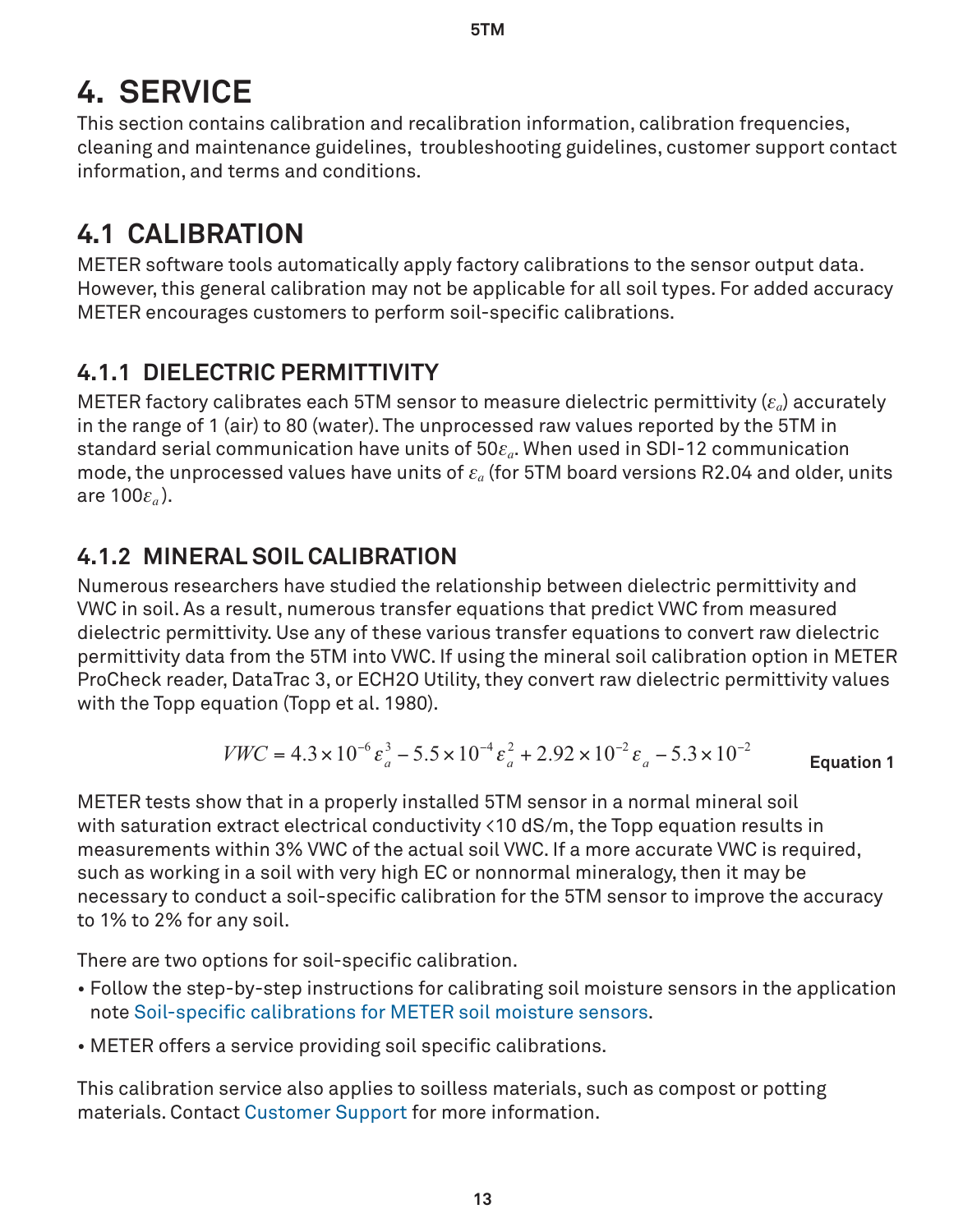### <span id="page-16-0"></span>**4.1.3 CALIBRATION IN SOILLESS MEDIA**

METER has performed calibrations with the 5TM in several soilless growth media. The following are suggested calibration equations for some common materials.

### **Potting Soil**

$$
VWC = 2.25 \times 10^{-5} \varepsilon_a^3 - 2.06 \times 10^{-3} \varepsilon_a^2 + 7.24 \times 10^{-2} \varepsilon_a - 0.247
$$
 Equation 2

**Rockwool**

$$
VWC = 1.68 \times 10^{-3} \varepsilon_a^2 + 6.56 \times 10^{-2} \varepsilon_a + 0.0266
$$
 **Equation 3**

**Perlite**

$$
VWC = -1.07 \times 10^{-3} \varepsilon_a^2 + 5.25 \times 10^{-2} \varepsilon_a - 0.0685
$$
 Equation 4

METER continually develops additional calibration equations for various other growth media as opportunities arise. Contact [Customer Support](#page-17-1) for the status of this ongoing research.

The 5TM can accurately read VWC in virtually any porous medium if a custom calibration is performed [\(Section 4.1.2\)](#page-15-1). Contact [Customer Support](#page-17-1) for more information.

# **4.2 TROUBLESHOOTING**

If problems with the 5TM are encountered, they most likely manifest themselves in the form of incorrect or erroneous readings. Review the information in [Table 1](#page-16-1) and the Troubleshooting METER soil moisture sensors video to identify the problem. Contact [Customer Support](#page-17-1) for more information.

| Problem                | <b>Possible Solution</b>                                                                                                                                                                                                                            |
|------------------------|-----------------------------------------------------------------------------------------------------------------------------------------------------------------------------------------------------------------------------------------------------|
|                        | Check power to the sensor.                                                                                                                                                                                                                          |
|                        | Check sensor cable and stereo plug connector integrity.                                                                                                                                                                                             |
| Sensor not responding  | Check data logger wiring to ensure brown is power supply, orange is<br>digital out, and bare is ground.                                                                                                                                             |
|                        | NOTE: Some 5TM sensors may have the older Decagon wiring scheme where the<br>power supply is white, the digital out is red, and the bare wire is ground.                                                                                            |
| Sensor reading too low | Check for air gaps around sensor needles. These could be produced<br>below the surface of the substrate when the needle contacts a large<br>piece of material and pushes it out of the way, or if the sensor is not<br>inserted perfectly linearly. |
| (or slightly negative) | Ensure the calibration equation being used is appropriate for the<br>media type. There are significant differences between substrate<br>calibrations, so be sure to use the one specific to the substrate.                                          |

<span id="page-16-1"></span>**Table 1 Troubleshooting the 5TM**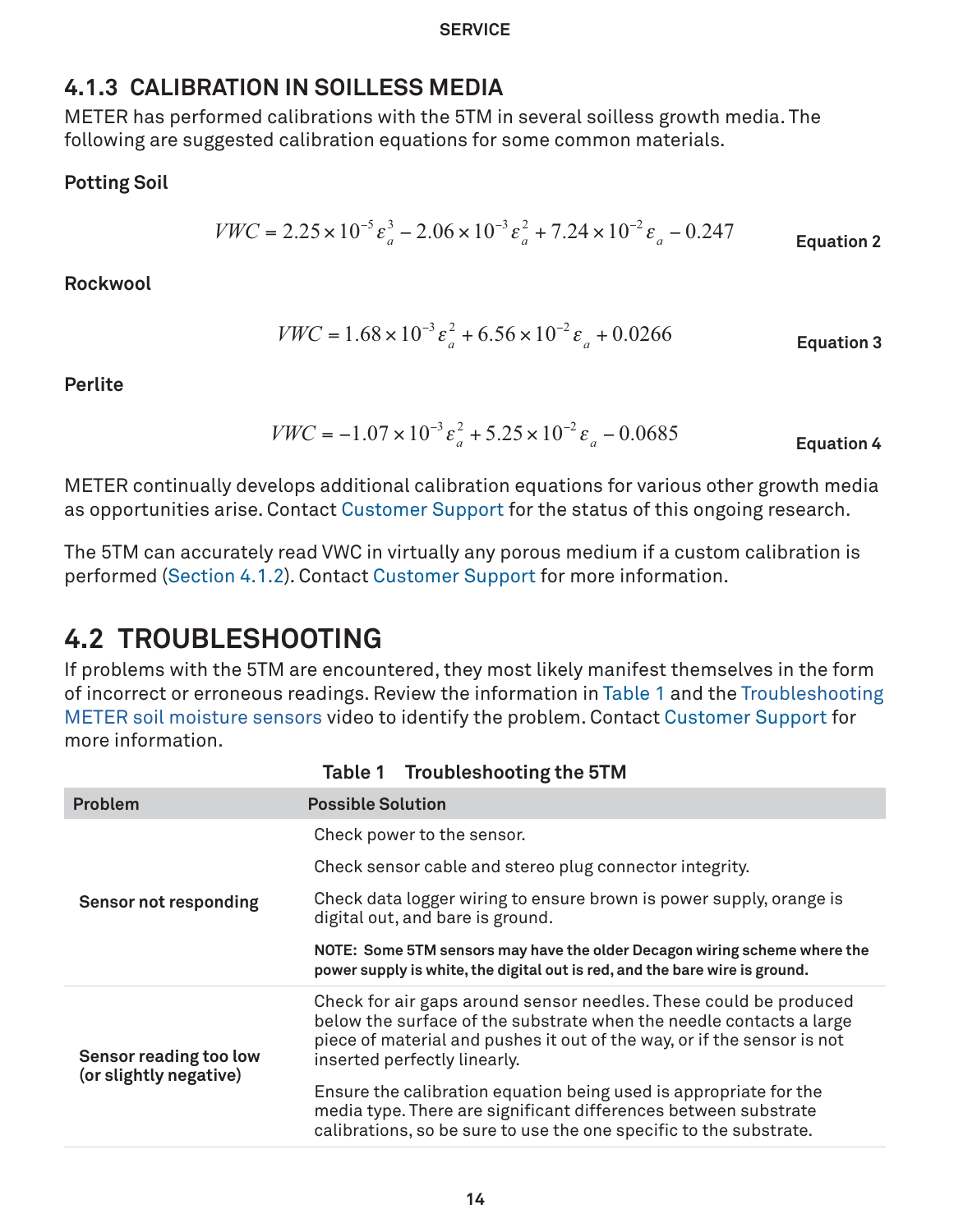<span id="page-17-0"></span>

| Problem                 | <b>Possible Solution</b>                                                                                                                                                                                                                                                                                                               |
|-------------------------|----------------------------------------------------------------------------------------------------------------------------------------------------------------------------------------------------------------------------------------------------------------------------------------------------------------------------------------|
|                         | Check to make sure that the media was not packed excessively or<br>insufficiently during sensor installation. Higher density can cause<br>sensor reading to be elevated.                                                                                                                                                               |
| Sensor reading too high | Ensure the calibration equation being used is appropriate for the media<br>type. There are significant differences between calibrations, so be sure<br>to use the one most suitable to the substrate, or consider developing a<br>substrate-specific calibration for the particular medium.                                            |
|                         | Some substrates have an inherently high dielectric permittivity (soils<br>of volcanic origin or high titanium, for instance). If the substrate has a<br>dry dielectric permittivity above 6, a custom calibration may need to<br>be performed. Soils with a bulk EC >10 dS/m require substrate-specific<br>calibrations (Section 4.1). |
| Cable or stereo plug    | If a stereo plug connector is damaged or needs to be replaced, contact<br>Customer Support for a replacement connector and splice kit.                                                                                                                                                                                                 |
| connector failure       | If a cable is damaged, follow these guidelines for wire splicing and<br>sealing techniques.                                                                                                                                                                                                                                            |

#### <span id="page-17-2"></span>**Table 1 Troubleshooting the 5TM (continued)**

### <span id="page-17-1"></span>**4.3 CUSTOMER SUPPORT**

#### **NORTH AMERICA**

Customer service representatives are available for questions, problems, or feedback Monday through Friday, 7:00 am to 5:00 pm Pacific time.

| Email:        | support.environment@metergroup.com<br>sales.environment@metergroup.com |
|---------------|------------------------------------------------------------------------|
| <b>Phone:</b> | +1.509.332.5600                                                        |
| Fax:          | +1.509.332.5158                                                        |
|               | Website: metergroup.com                                                |

#### **EUROPE**

Customer service representatives are available for questions, problems, or feedback Monday through Friday, 8:00 to 17:00 Central European time.

| Email: | support@metergroup.de<br>sales@metergroup.de |
|--------|----------------------------------------------|
| Phone: | +49 89 12 66 52 0                            |
| Fax:   | +49 89 12 66 52 20                           |
|        | Website: metergroup.de                       |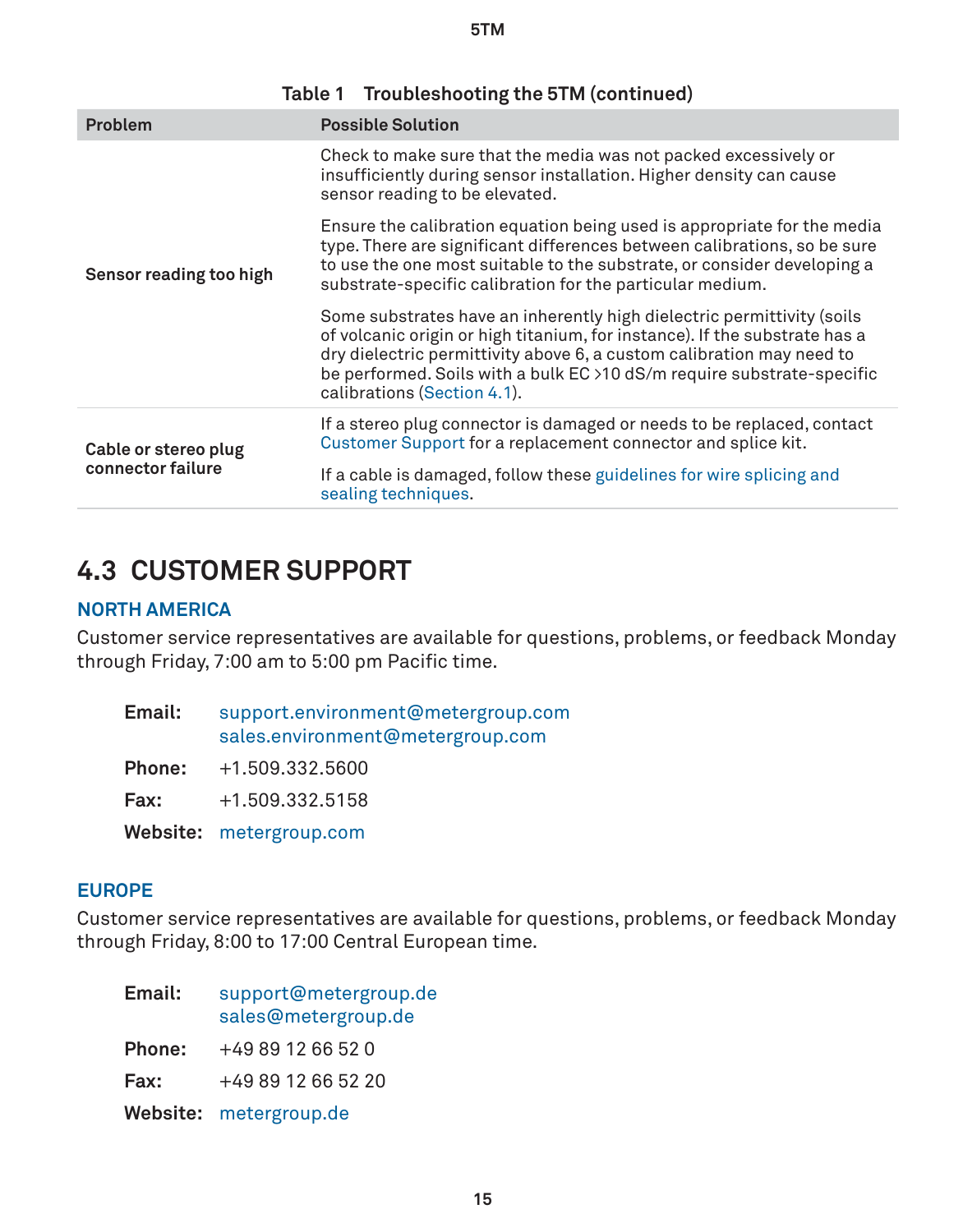#### **Service**

<span id="page-18-0"></span>If contacting METER by email, please include the following information:

| Name    | Email address              |
|---------|----------------------------|
| Address | Instrument serial number   |
| Phone   | Description of the problem |

**NOTE: For products purchased through a distributor, please contact the distributor directly for assistance.**

## **4.4 TERMS AND CONDITIONS**

By using METER instruments and documentation, you agree to abide by the METER Group, Inc. USA Terms and Conditions. Please refer to [metergroup.com/terms-conditions](http://www.metergroup.com/terms-conditions) for details.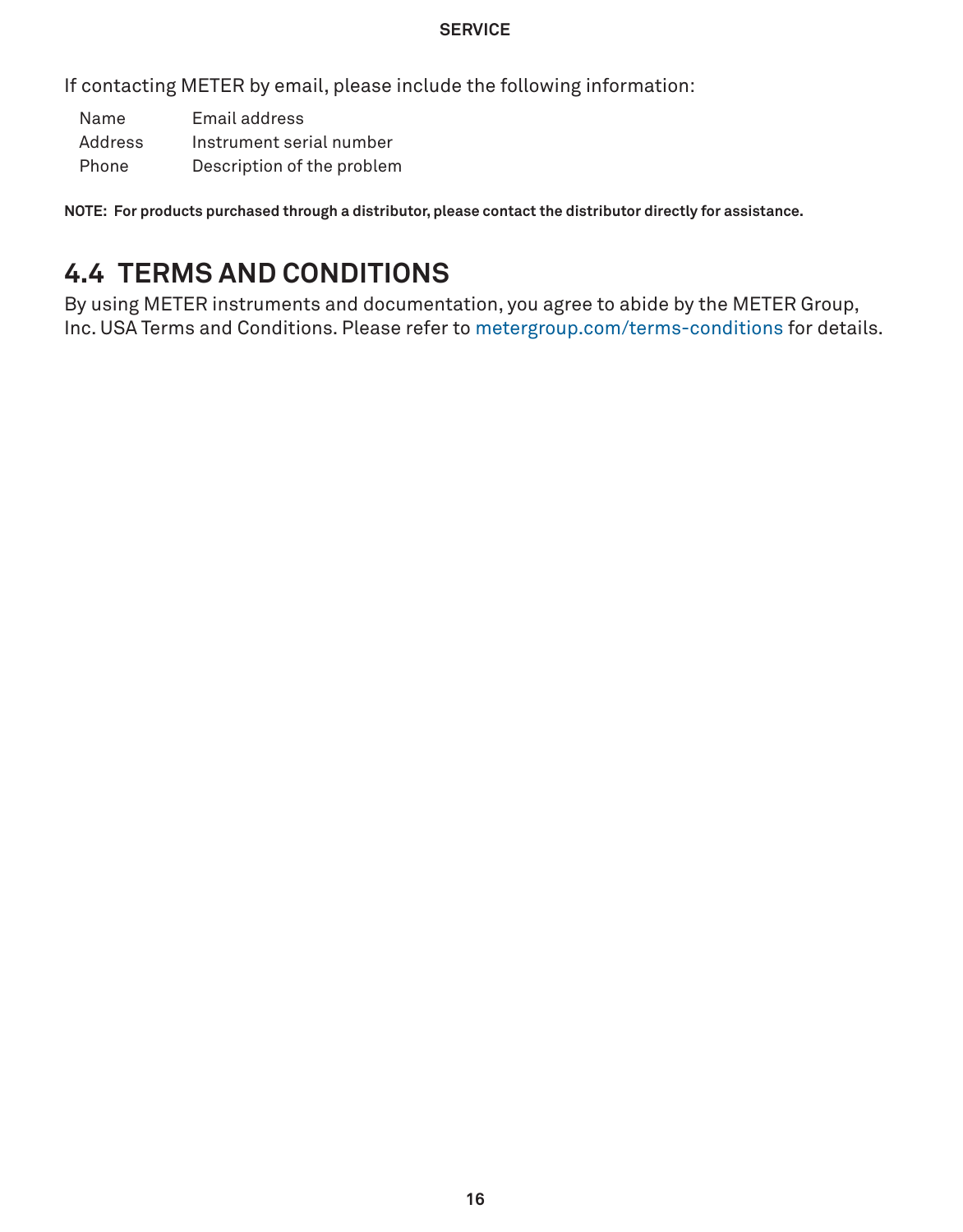# <span id="page-19-0"></span>**REFERENCES**

Topp, G. Clarke, J.L. Davis, and A. Peter Annan. 1980. "Electromagnetic Determination of Soil Water Content: Measurement in Coaxial Transmission Lines." *Water Resources Research* 16, no.3: 574–582.